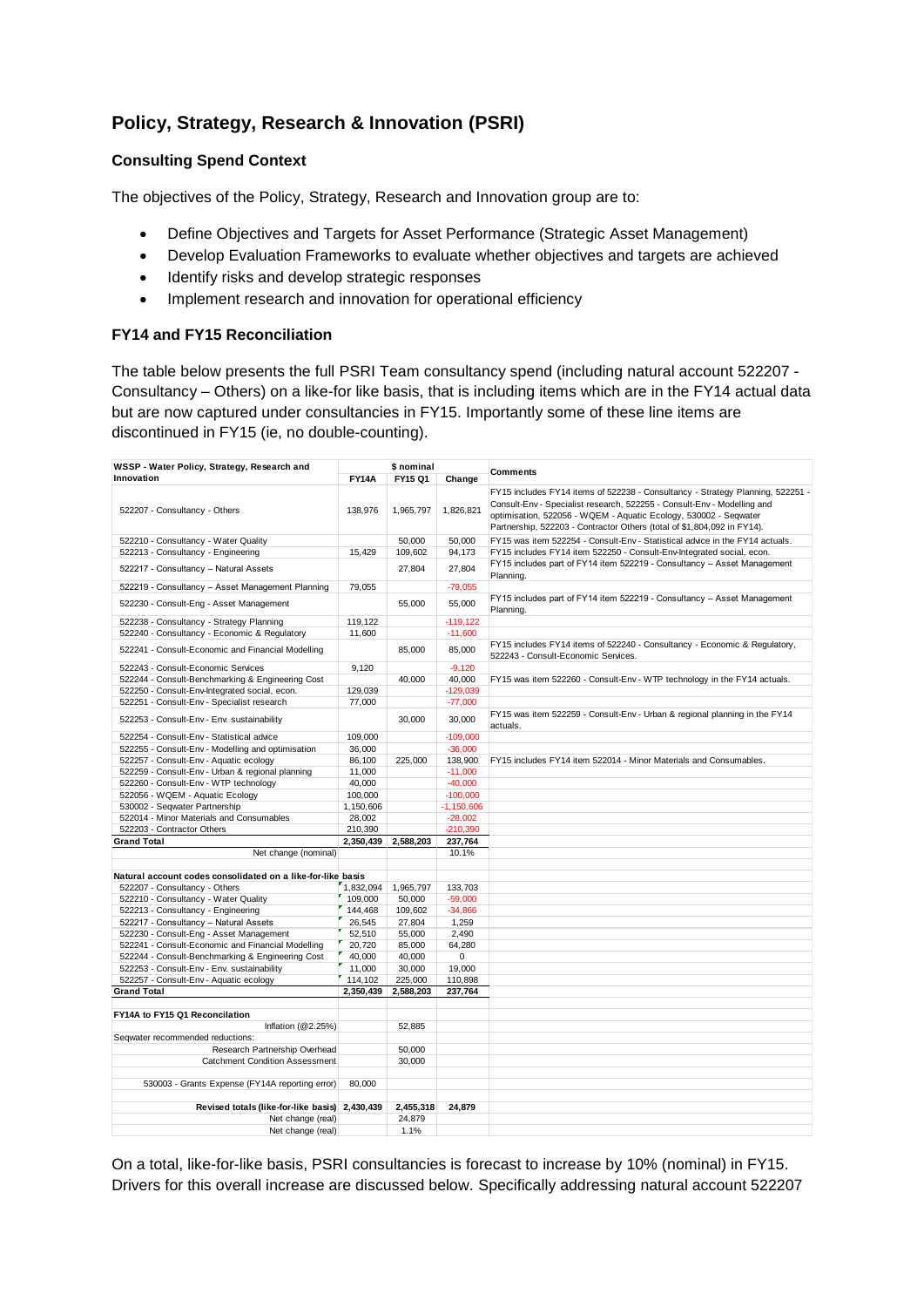- Consultancy – Others, the \$1.83M increase is reduced to \$0.1M or 7% nominal, once values are reconciled on a like-for-like basis.

Note the table above also outlines a reconciliation of FY14A to FY15 Q1 forecast expenditure on a total basis for the PSRI Team. The rationale behind this is discussed below.

#### **FY15 Justification**

The narratives below address the drivers and justifications for the \$237k (nominal) increase in total PSRI Team consultancy costs. The following documents are attached in support of specific elements of the forecast expenditure:

- Research Partnership Agreement Griffith University and the University of Queensland: Strategic Research Partnership Contract executed 100611
- Non-indigenous Cultural Heritage Strategy (final draft)
- Value of Research Survey 2013
- Independent consultant review of value of a sample of research projects: Final report GHD research portfolio evaluation
- 2014-15 Research Partnership Workplan: Annual Work Plan 2014 2015 Final Signed (Partnership)
- Independent consultant review of value of international research expenditure: GreenIce report to Support WSAA research strategy

**Research Partnership Overhead:** The Research Partnership agreement (refer attachment) allows for a cap on overhead of \$300,000 and a planning budget of \$100,000, hence the FY15 forecast was \$400,000. This cap was not reached in FY14 and after 5 months in FY15 it is unlikely this will be reached in FY15 either (based on the detailed business cases completed for individual projects and subsequent agreement in the Annual Workplan- refer Annual Workplan 2014-2015 Final Signed which contains detailed justification for each project - with the list of business cases for all projects and file references below). Given Seqwater has the opportunity in the draft QCA response phase to lower costs, it hence recommends a reduction of \$50,000 to natural account 522207 - Consultancy – Others for FY15. This reduction in overhead is likely to be a permanent saving in the budget going forward as Seqwater seeks to cap research performed under the partnership (note this overhead was also allocated to the 522207 consultancy other in the FY15 budget and to 530002 Seqwater Partnership in the FY14 actuals).

| <b>AWP</b>              | <b>Project Title</b>                                                                 | <b>Partner</b> | Cash                 | <b>TRIM Reference for</b>                                                                                                                                            |
|-------------------------|--------------------------------------------------------------------------------------|----------------|----------------------|----------------------------------------------------------------------------------------------------------------------------------------------------------------------|
| Project                 |                                                                                      |                | <b>Contributions</b> | <b>Business case</b>                                                                                                                                                 |
| No.                     |                                                                                      |                |                      |                                                                                                                                                                      |
|                         | <b>Strategic Planning Process</b>                                                    |                |                      |                                                                                                                                                                      |
| 1                       | Strategic planning                                                                   | UQ, GU         | \$75,000             | No business case $-$ this is a<br>non-negotiable amount<br>agreed in the header<br>agreement with specific<br>deliverables agreed in<br>workplan each year           |
| Program 1: Partnering   |                                                                                      |                |                      |                                                                                                                                                                      |
| 2                       | Assessing, understanding and<br>influencing customer perceptions of<br>water quality | UQ, GU         | \$30,000             | D14/87082 AWP2 Business<br>Case (PSRI) Assessing,<br>understanding and<br>influencing customer<br>perceptions of water quality<br>30/7/2014 at 9:23 AM Yee,<br>Shion |
| Program 2: Productivity |                                                                                      |                |                      |                                                                                                                                                                      |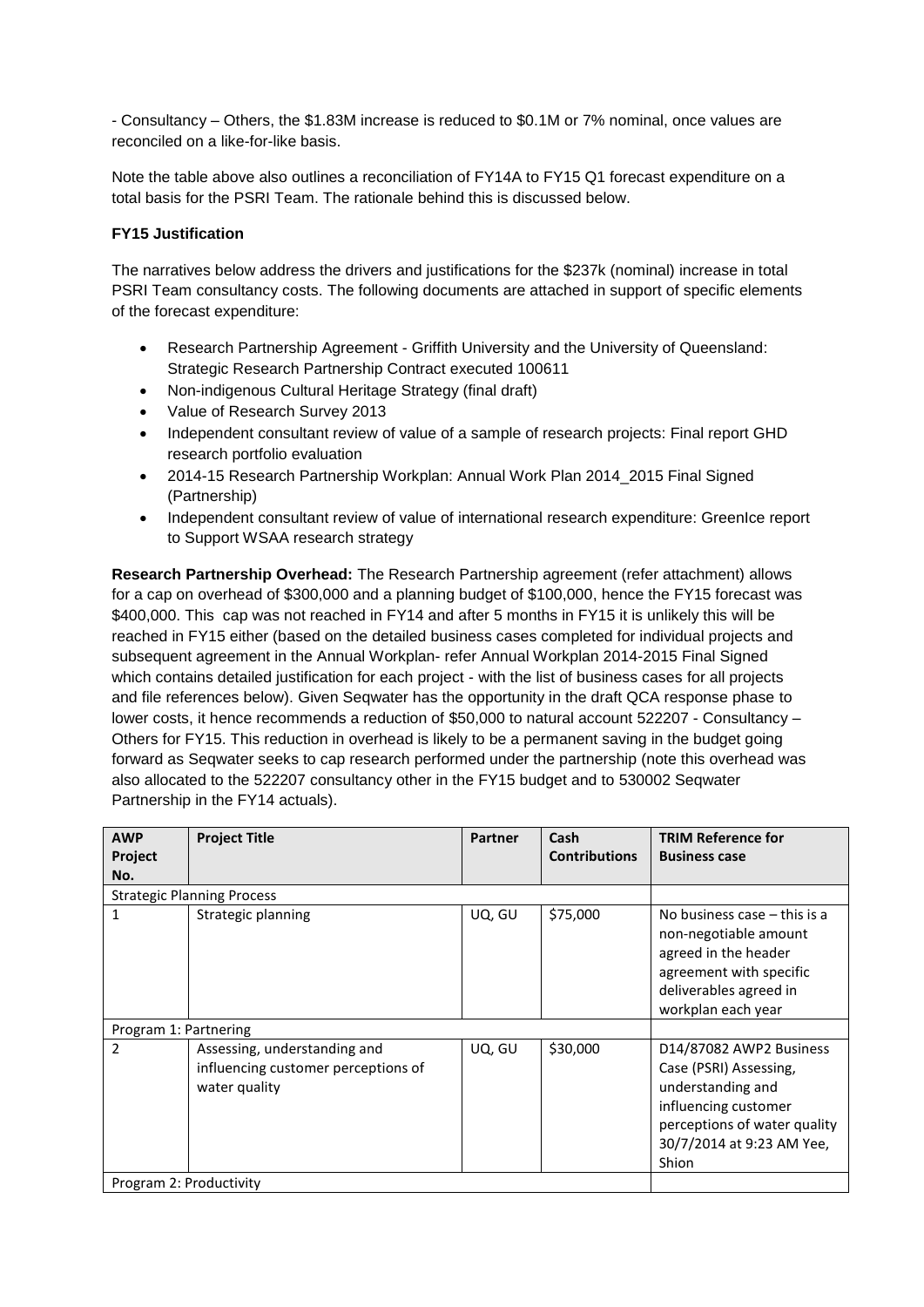| <b>AWP</b><br>Project | <b>Project Title</b>                                                                                                                                             | <b>Partner</b> | Cash<br><b>Contributions</b> | <b>TRIM Reference for</b><br><b>Business case</b>                                                                                                                                                                   |  |
|-----------------------|------------------------------------------------------------------------------------------------------------------------------------------------------------------|----------------|------------------------------|---------------------------------------------------------------------------------------------------------------------------------------------------------------------------------------------------------------------|--|
| No.                   |                                                                                                                                                                  |                |                              |                                                                                                                                                                                                                     |  |
| 3                     | Intelligent data mining of VPS readings<br>to predict Mn concentrations in water<br>reservoirs                                                                   | GU             | \$50,000                     | D14/87382 AWP3 Business<br>Case (PSRI) Intelligent Data<br>Mining of Vertical Profiler<br><b>Readings to Predict</b><br><b>Manganese Concentrations</b><br>in Water Reservoirs<br>30/7/2014 at 2:12 PM Gale,<br>Deb |  |
| 4                     | Riverbank Filtration and Biological<br>Treatment                                                                                                                 | UQ             | \$27,650                     | D14/87450 AWP4 Business<br>Case (PSRI) Riverbank<br>biofiltration and biological<br>treatment 30/7/2014 at<br>2:44 P Gale, Deb                                                                                      |  |
| 5                     | Optimise DBP formation control<br><b>Program 3: Water Supply Assets</b>                                                                                          | UQ             | \$218,217                    | D14/87758 AWP5 Business<br>Case (PSRI) Optimise DBP<br>formation control<br>30/7/2014 at 3:15 PM Gale,<br>Deb                                                                                                       |  |
| 6.1                   | <b>Optimising Fishway Operations and</b>                                                                                                                         | GU             | \$25,000                     | D14/90125<br>AWP6                                                                                                                                                                                                   |  |
|                       | Water Storage Management Regimes -<br>Alternative flow release scenarios                                                                                         |                |                              | <b>Business Case (PSRI)</b><br><b>Optimising Fishway</b>                                                                                                                                                            |  |
| 6.2                   | <b>Optimising Fishway Operations and</b><br>Water Storage Management Regimes -<br>Migratory Responses to Flow                                                    | <b>UQ</b>      | \$35,000                     | <b>Operations and Water</b><br><b>Storage Management</b><br>Regimes 6/8/2014 at 9:36<br>AM<br>Roberts, David T                                                                                                      |  |
|                       | Program 4: Safe Secure Water                                                                                                                                     |                |                              |                                                                                                                                                                                                                     |  |
| $\overline{7}$        | Quantification of reservoir storage<br>capacity                                                                                                                  | UQ             | \$101,457                    | D14/87778<br>AWP7<br><b>Business Case (PSRI)</b><br>Quantification of reservoir<br>storage capacity 31/7/2014<br>at 10:45 AM<br>Gale, Deb                                                                           |  |
| 8.1                   | Ecological Engineering Options - Mid<br>Brisbane raw water quality<br>deterioration                                                                              | GU             | \$30,000                     | D14/87698<br>AWP8<br>Business Case (PSRI)<br>Ecological Engineering - Raw<br>Water Improvement<br>Options 31/7/2014 at 9:03<br>AM<br>Roberts, David T                                                               |  |
| 8.2                   | Ecological Engineering Options -<br>Reservoir draw down effects on raw<br>water quality                                                                          | GU             | \$60,000                     |                                                                                                                                                                                                                     |  |
| 9                     | Turbidity and particle size distribution<br>related to treatability                                                                                              | <b>UQ</b>      | \$59,973                     | 14/87728 AWP9 Business<br>Case (PSRI) Turbidity and<br>particle size distribution<br>related to treatability<br>31/7/2014 at 9:25 AM Gale,<br>Deb                                                                   |  |
| 10                    | Predicting events that are likely to cause<br>significant turbidity issues in the Mt<br>Crosby catchment<br><b>Program 5: Catchment and Environment Services</b> | GU             | \$61,653                     | D14/87752 AWP10 Business<br>Case (PSRI) Predicting<br>events that are likely to<br>cause significant turbidity<br>issues in the Mt Crosby<br>Catchment 31/7/2014 at<br>10:23 AM Smolders, Kate                      |  |
| 11                    | Lungfish management plan research -                                                                                                                              | GU             | \$20,000                     | 14/87028, AWP11 Business                                                                                                                                                                                            |  |
|                       |                                                                                                                                                                  |                |                              |                                                                                                                                                                                                                     |  |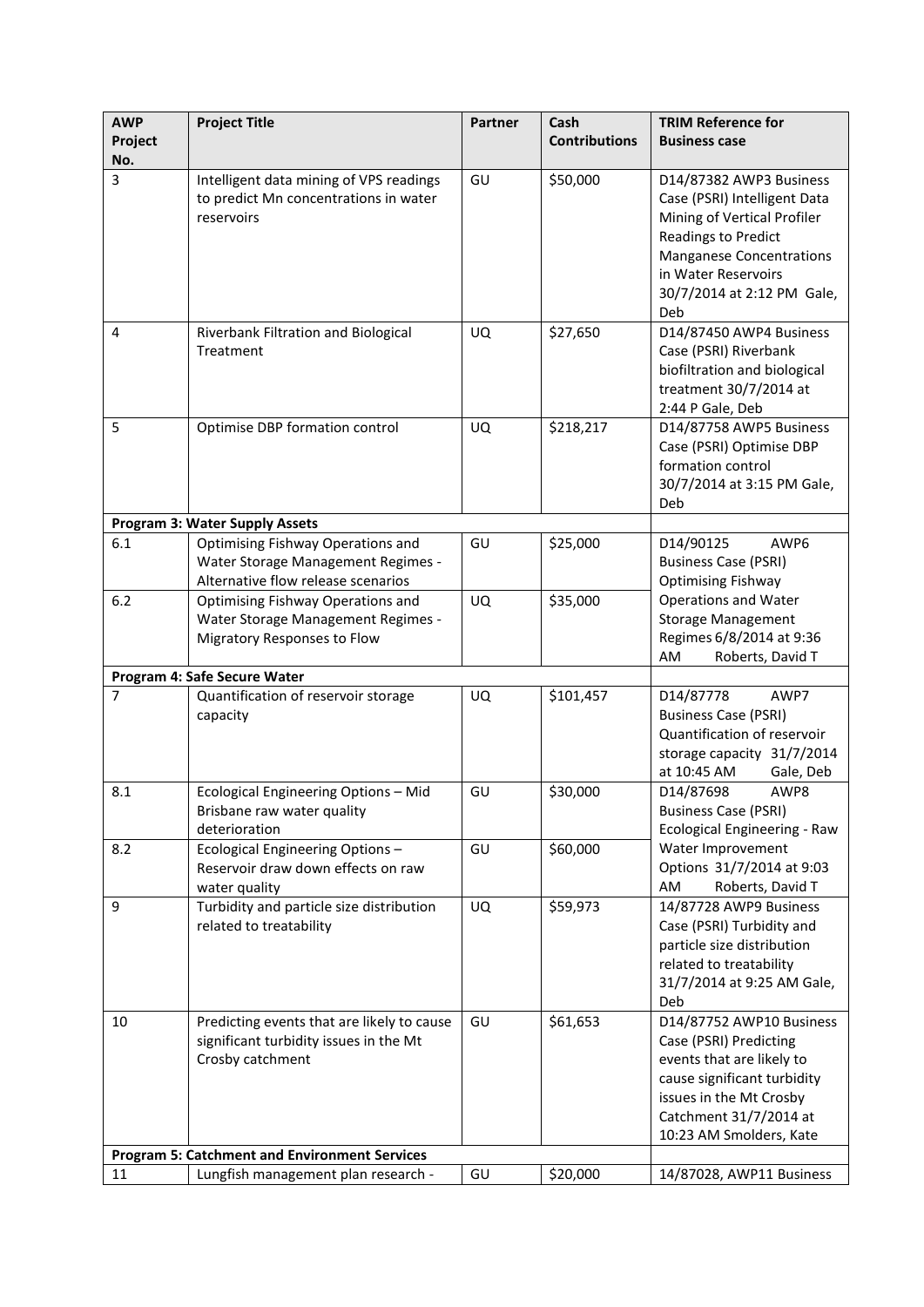| <b>AWP</b><br>Project<br>No. | <b>Project Title</b>                                                                                   | <b>Partner</b> | Cash<br><b>Contributions</b>                               | <b>TRIM Reference for</b><br><b>Business case</b>                                                                                                                                                                     |
|------------------------------|--------------------------------------------------------------------------------------------------------|----------------|------------------------------------------------------------|-----------------------------------------------------------------------------------------------------------------------------------------------------------------------------------------------------------------------|
|                              | Lungfish breeding failure risk<br>assessment                                                           |                |                                                            | Case (PSRI) Lungfish<br>Management Plan<br>Actions29/7/2014 at 4:28<br>PM Roberts, David T                                                                                                                            |
| 12                           | Geomorphology and groundwater-<br>surface water interactions in the Mid<br><b>Brisbane River</b>       | GU             | \$104,244                                                  | D14/91246 AWP12 Business<br>Case (PSRI) Geomorphology<br>and groundwater-surface<br>water interactions in the<br>Mid Brisbane River: the<br>relationship with water<br>quality 8/8/2014 at 12:32<br>PM Smolders, Kate |
| 13                           | Catchment management actions to<br>reduce diffuse pollutants (nitrogen and<br>phosphorous)             | GU             | \$129,507                                                  | D14/87731 AWP13 Business<br>Case (PSRI) Management<br>actions to reduce diffuse<br>pollutants and improve<br>channel stability 31/7/2014<br>at 9:45 AM Smolders, Kate                                                 |
| 14                           | Predicting the carbon sequestration<br>associated with catchment and riparian<br>revegetation programs | <b>UQ</b>      | \$18,681                                                   | D14/87737 AWP14 Business<br>Case (PSRI) Predicting the<br>carbon sequestration<br>associated with catchment<br>and riparian revegetation<br>programs 1/7/2014 at 10:00<br>AM Simms, Ava                               |
|                              | Overhead (25%)                                                                                         | UQ             | \$128,370                                                  | Total overhead \$261,596                                                                                                                                                                                              |
|                              |                                                                                                        | GU             | \$133,226                                                  |                                                                                                                                                                                                                       |
| Total                        |                                                                                                        |                | \$1,307,977<br>Breakdown:<br>GU: \$666,129<br>UQ:\$641,848 |                                                                                                                                                                                                                       |

**Table 1: List of research projects agreed to in the Annual Research Workplan and business case references**

**Watershed Modelling and Catchment Condition Assessment:** Due to lack of rain during FY14 the bulk of the measurements forecast for FY14 could not be performed and expenditure was a mere fraction of what was budgeted. \$30,000 was forecast under natural account 522207 consultancy other for FY15 but due to the restructuring of the catchment teams and accountabilities this work is being reviewed and will be done (if it continues) within the new source protection planning unit. Owing to this uncertainty and continuing internal cost efficiency drives Seqwater recommends this \$30,000 be a permanent saving until/if demonstrated otherwise. Note the expenditure item in FY14 was under natural account 522014- Minor Materials and Consumables. In the FY15 Q1 forecast it was allocated against 522207 - consultancy other to be consistent with how other research activities were assigned.

**Implement European Cultural Heritage Strategy:** A significant portion of the difference in consultancy expenditure between FY14 actuals and the FY15 forecast (\$77,000) for the 522207 - Consultancy – Others natural account is due to delays in implementing expenditure on developing cultural heritage manuals and cultural heritage surveys. The delay was due to additional consultation that was required to get the policy approved and due to lack of resources as a position in the team was not filled. This is a one-off activity and will not be a recurring expenditure however an amount of \$50,000 has been allowed for in the FY16 to complete a cultural heritage management plan. This will again be budgeted under the "consultancy other" category as there is no other category for cultural heritage consultancy work. Following delivery of the manuals, surveys (FY15) and management plan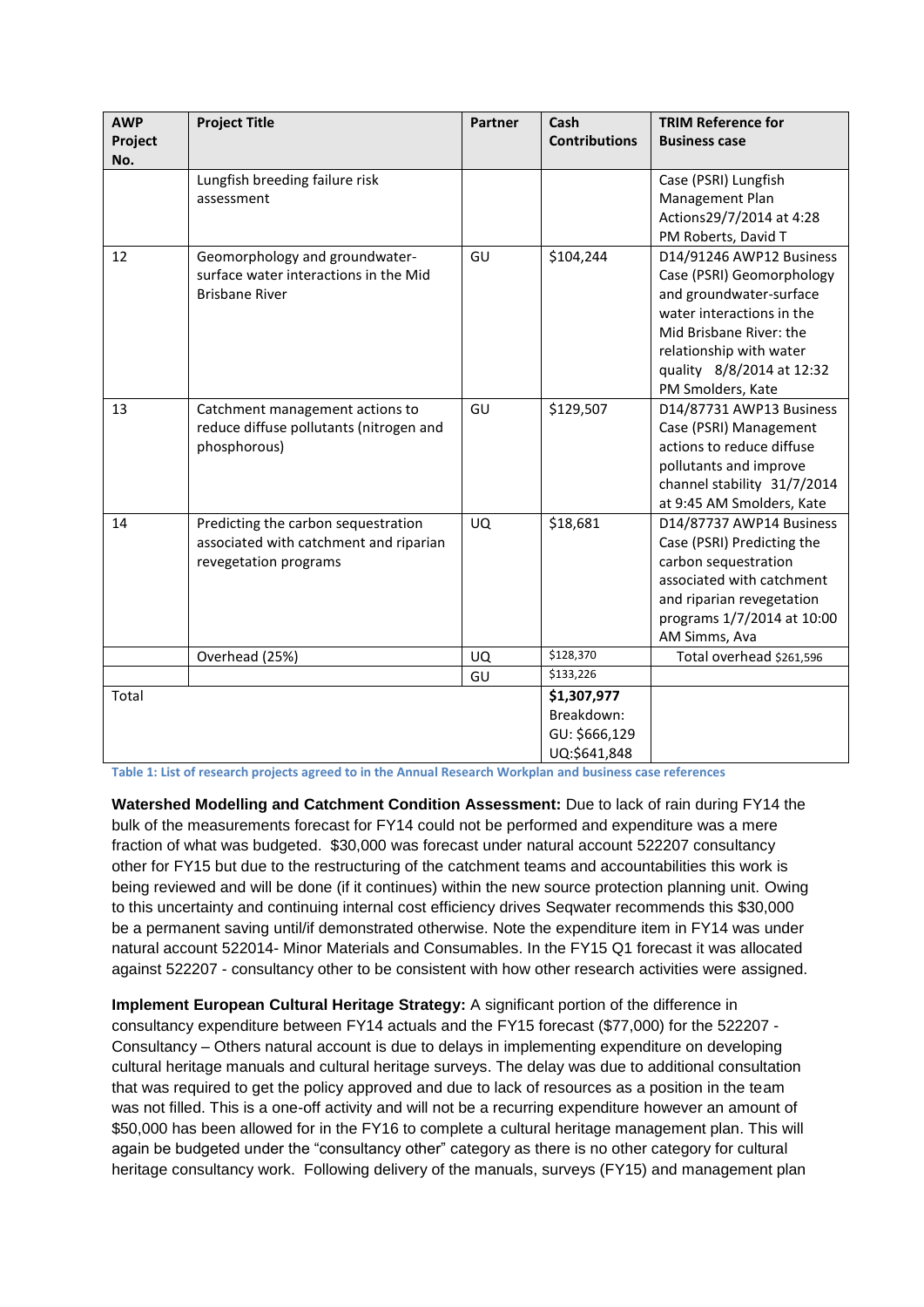(FY16), the management of European Cultural Heritage will be operationalised and this will not be a recurring element of PSRI Team expenditure. Prudency and efficiency of this expenditure is supported by the Non-indigenous cultural heritage strategy (attachment 1), refer Table 8 for implementation plan actions, note the document is in final draft, pending Executive approval).

**Research Grants:** Actual expenditure for FY14 included an amount of \$80,000 allocated to 530003 - Grants Expense. This expenditure was not submitted to the QCA because it was viewed as cost neutral expenditure because Seqwater obtains collaborative funding from the Australian Research Council (ARC- Federal Government) for the three projects for which expenditure was allocated under this account code. This was an error as Seqwater makes cash contributions (recurrent for 3 years with the first payment being in FY14 continuing to FY16). Seqwater has entered into 3-year contracts for this funding.

In the FY15 budget this expenditure was also budgeted against 522207 - consultancy other. The reason this was done was to reflect the nature of the funding agreement which reverted in FY15 to an arrangement where all the Seqwater contribution being directed to a third party research organisation, with the ARC co-funding also being directed to the same third party, and therefore not entering the Seqwater books.

**Separately contracted research:** Approximately \$400k of the \$1.83M forecast for FY15 under natural account 522207 - Consultancy – Others is for research expense contracted separately (external to the partnership agreement) and which is co-funded by the Australian Research Council (ARC). These projects and their financial commitments and approximate end dates (plus supporting documentation) demonstrating Seqwater's commitments is shown below.

| <b>Project Title</b>                                                                                                                                          | <b>Seqwater FY15</b><br>contribution | <b>Contract agreement of commitment</b><br>reference                                                                                                                                                                                                              |
|---------------------------------------------------------------------------------------------------------------------------------------------------------------|--------------------------------------|-------------------------------------------------------------------------------------------------------------------------------------------------------------------------------------------------------------------------------------------------------------------|
| An integrated approach to<br>coagulant application in urban<br>water systems                                                                                  | \$50,000 (annual<br>until FY17)      | D13/75552 Linkage Project LP140100386 -<br>Ferric recycling / Integrated coagulation -<br>memo of support<br>14/117857 Signed letter of support for<br>integrated coagulant recycling project                                                                     |
| On-line monitoring of<br>cyanobacteria to predict<br>coagulant doses and powdered<br>activated carbon application in<br>water treatment                       | \$30,000 (until<br>FY16)             | D14/28985 Linkage Project LP130100033 -<br>Final partner agreement - All counterparts                                                                                                                                                                             |
| Innovative approaches to<br>understanding and limiting the<br>public health risks of<br>Cryptosporidium and Giardia in<br>animals in Australian<br>catchments | \$25,000 (annual<br>until FY15)      | 01555 - ARC Linkage Project Collaboration<br>Agreement - Final (Una Ryan) (inc<br>annexures)<br>Signed Letter of Support for HBT ARC                                                                                                                              |
| The big flood: Will it happen<br>again?                                                                                                                       | \$60,000 (annual<br>until FY15)      | D14/11662 Full contract ARC Linkage the big<br>flood will it happen again                                                                                                                                                                                         |
| Can we see the wood for the<br>trees? Effective restoration<br>strategies in rapidly changing<br>subtropical river systems                                    | \$120,000 (annual<br>until FY17)     | D14/11652 Business Case ARC Linkage<br>Proposal: Can we see the wood for the trees?<br>Effective restoration strategies in rapidly<br>changing subtropical river systems<br>D14/12024 Signed letter of support ARC<br>Linkage: Can we see the wood for the trees? |
| Have we already lost the<br>Australian Lungfish                                                                                                               | \$100,000 (annual<br>until FY15)     | D14/67148 20140313 Signed Contract<br><b>Execution Seqwater Jim Pruss ARC Linkage</b><br>Agreement                                                                                                                                                                |
| Adaptive ecotyping of the toxic<br>cyanobacteria to<br>predict its invasive capacity                                                                          | \$20,000 (annual<br>until FY15)      | D14/3868 Cyano ARC LP130100311 Neilan<br>Research Agreement fully signed                                                                                                                                                                                          |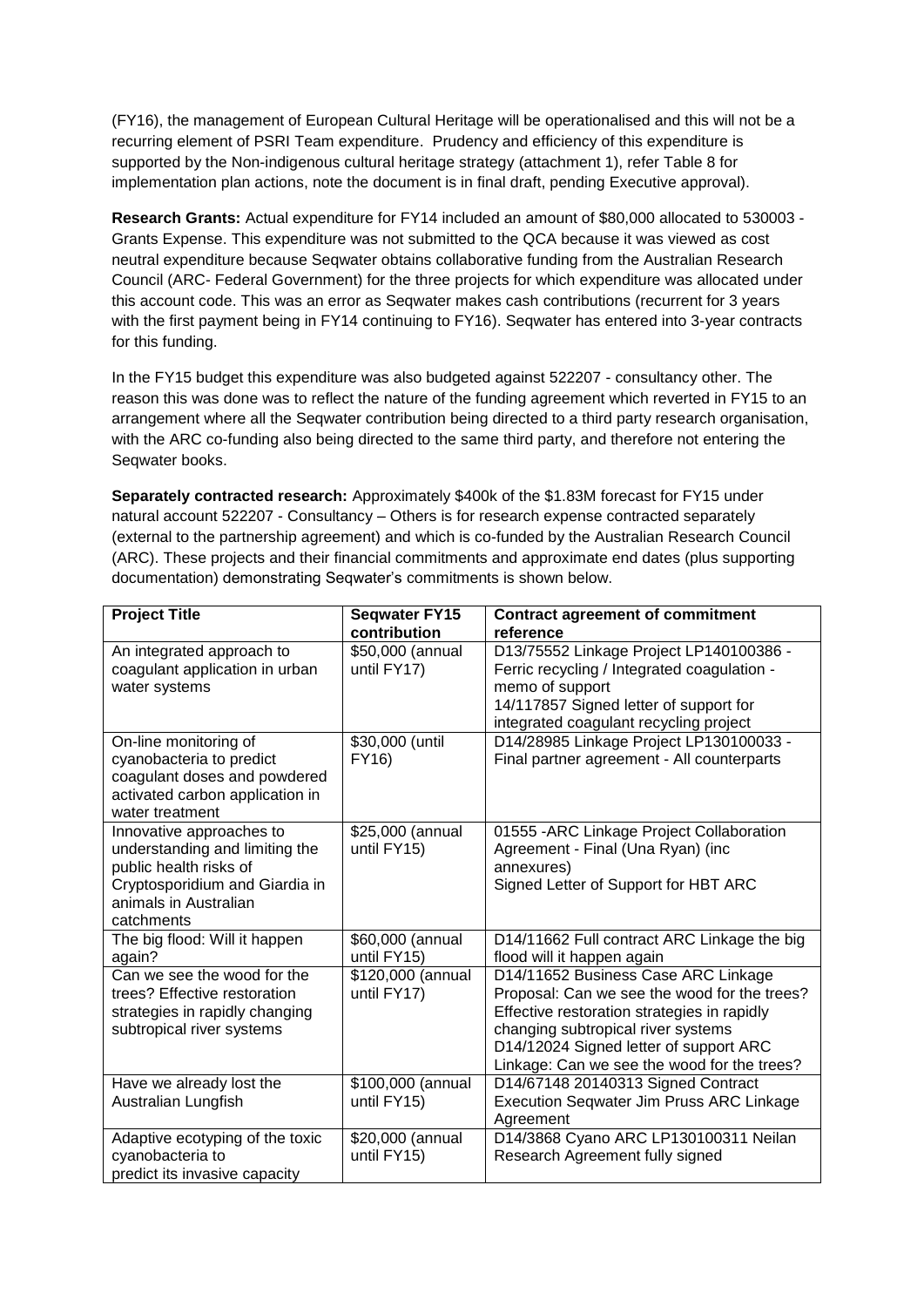In some cases Seqwater has signed a collaboration agreement and in other cases has executed a letter of commitment with contracts currently in draft.

#### Summary

For natural account 522207 - Consultancy – Others in the PSRI Team, \$1,693,118 of the apparent \$1,826,821 growth in this natural account (93%) arises from natural account code classifications. Of the remaining \$133,703 increase, \$80,000 is due to natural account 530003 - Grants Expense not being reported correctly in the FY14 actuals while Seqwater is recommending a further \$80,000 reduction owing to internally identified cost reduction arising from the opportunity presented by the draft QCA response phase. On this basis natural account 522207 - Consultancy – Others in the PSRI Team is decreasing by \$26,297 (nominal) over the FY14 actual to FY15 Q1 forecast period.

## **Post FY15 Forecast**

## Consultancy Expenditure Forecast

Because of the nature of the team's objectives the type of consultancies or research agencies used to inform the strategies, policies and objectives that need to be developed will change over time depending on the strategic risks and gaps identified. Therefore, it is not appropriate to expect recurrent expenditure in exactly the same consultancy categories. As a reasonable forecast to future years it is expected that the expenditure of consultancies (non-research) will remain at a similar level to that of the expenditure in FY14, but that the nature of the consultancy expenditure will change over time.

#### Research Expenditure Forecast

Similarly, research may be contracted using different mechanisms. Seqwater has engaged in a 5-year partnership with Griffith University and the University of Queensland in 2011 to conduct research to support strategic asset management decisions as well as improve operational performance. During FY14 Seqwater pursued different mechanisms for delivery of research projects, principally driving greater flexibility in contracting of research activities to specific service providers to increase efficiency of spend in an environment of downward pressure on costs. This is reflected in the FY15 budget where all research expenditure was allocated to the 522207 - Consultancy – Others category (ie, not specifically to 530002 - Seqwater Partnership).

#### **Benchmarking**

Seqwater employs research to identify risks, develop appropriate responses (and then capturing these in strategies and policies), develop quantifiable targets and evaluation method to measure if risks are addressed and also to inform strategies to increase operational efficiency. Examples of research contracted in F15 are:

- Measuring reservoir storage capacity using novel technologies which will allow for more rapid and accurate assessment of our critical storage capacities;
- Quantifying the treatment efficiency improvement that can be gained through biofiltration to off-set water treatment cost;
- Quantifying the effectiveness of restoration of natural systems to prevent increasing loads of silt and other contaminants from entering our water treatment systems with impacts on operational cost and capacity of treatment.

Research is regarded as an essential component of expenditure to support risk management in large utilities such as Seqwater that provides critical services, with failure potentially having severe implications to public health, in a highly regulated environment. Research and benchmarking conducted in 2010 and 2013 by the Water Services Association of Australia showed that Seqwater's